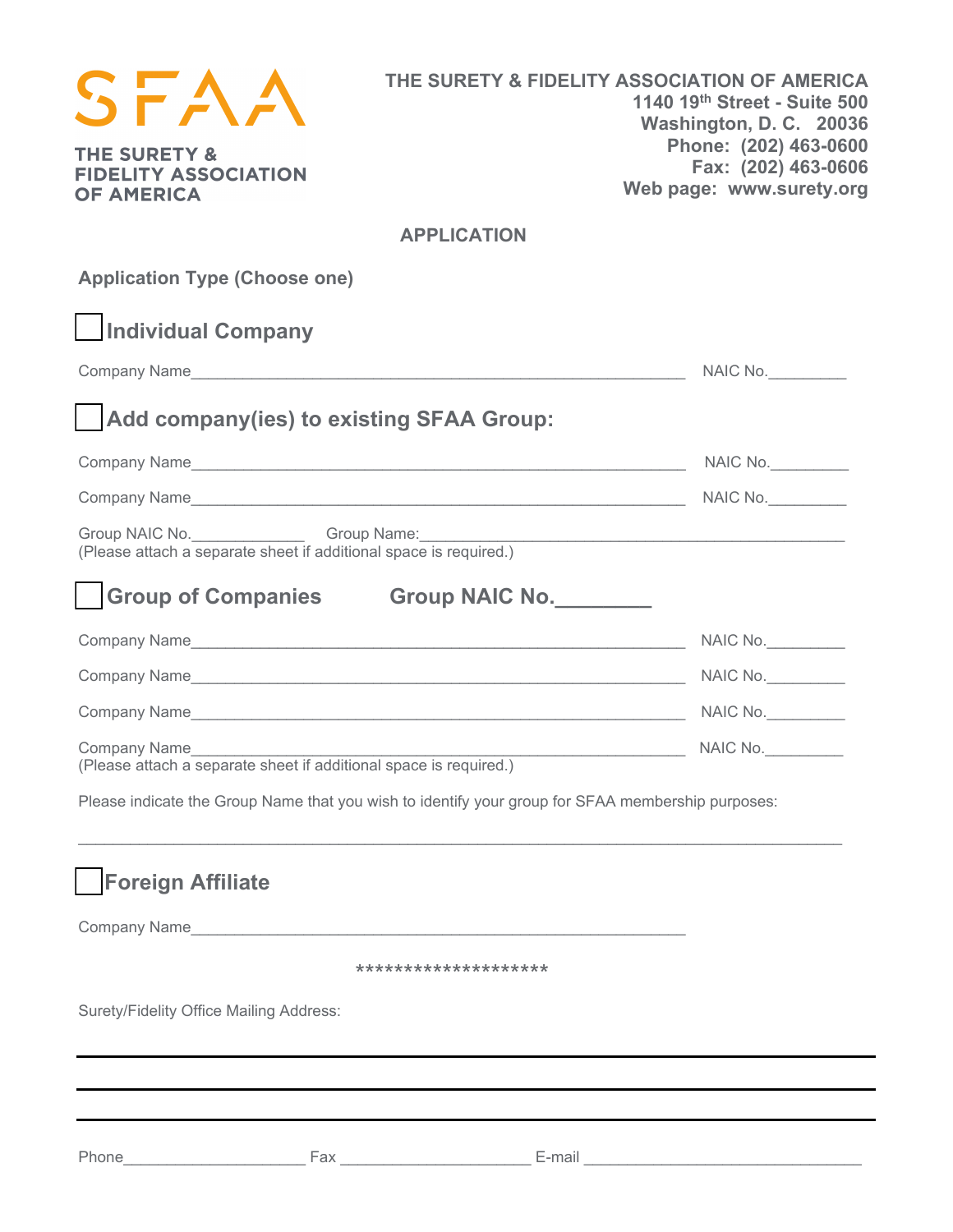#### **The Surety & Fidelity Association of America Application Page Two**

In order to be eligible for membership, each entity must be licensed to write Fidelity and/or Surety in at least one United States jurisdiction. (Applicable to individual companies, as well as each entity within a group application). Please indicate where your company is licensed to write Fidelity and/or Surety business. **Note: This requirement does not pertain to an alien company applying to become a foreign affiliate.** 

|  |  | A. All states, District of Columbia and Puerto Rico: Fidelity |  | Surety |  |
|--|--|---------------------------------------------------------------|--|--------|--|
|  |  |                                                               |  |        |  |

B. Only jurisdictions indicated below. Use an "X" to indicate both Fidelity and Surety, an "F" for Fidelity only and an "S" for Surety only.

| Alabama              | <b>Illinois</b>      | Montana        | Puerto Rico    |
|----------------------|----------------------|----------------|----------------|
| Alaska               | Indiana              | Nebraska       | Rhode Island   |
| Arizona              | lowa                 | <b>Nevada</b>  | South Carolina |
| Arkansas             | Kansas               | New Hampshire  | South Dakota   |
| California           | Kentucky             | New Jersey     | Tennessee      |
| Colorado             | Louisiana            | New Mexico     | Texas          |
| Connecticut          | Maine                | New York       | Utah           |
| Delaware             | Maryland             | North Carolina | Vermont        |
| District of Columbia | <b>Massachusetts</b> | North Dakota   | Virginia       |
| Florida              | Michigan             | Ohio           | Washington     |
| Georgia              | Minnesota            | Oklahoma       | West Virginia  |
| Hawaii               | <b>Mississippi</b>   | Oregon         | Wisconsin      |
| Idaho                | Missouri             | Pennsylvania   | Wyoming        |

A.M. Best Rating (Or other nationally recognized rating organization): \_\_\_\_\_\_\_\_\_\_\_\_\_\_\_\_\_\_\_\_\_\_\_\_\_\_\_\_\_\_\_\_\_\_\_

If not rated, please provide brief explanation: \_\_\_\_\_\_\_\_\_\_\_\_\_\_\_\_\_\_\_\_\_\_\_\_\_\_\_\_\_\_\_\_

| <b>Treasury Listed?</b> |  |
|-------------------------|--|

Name(s) of Manager(s) responsible for Fidelity/Surety business:

1.

2.

3.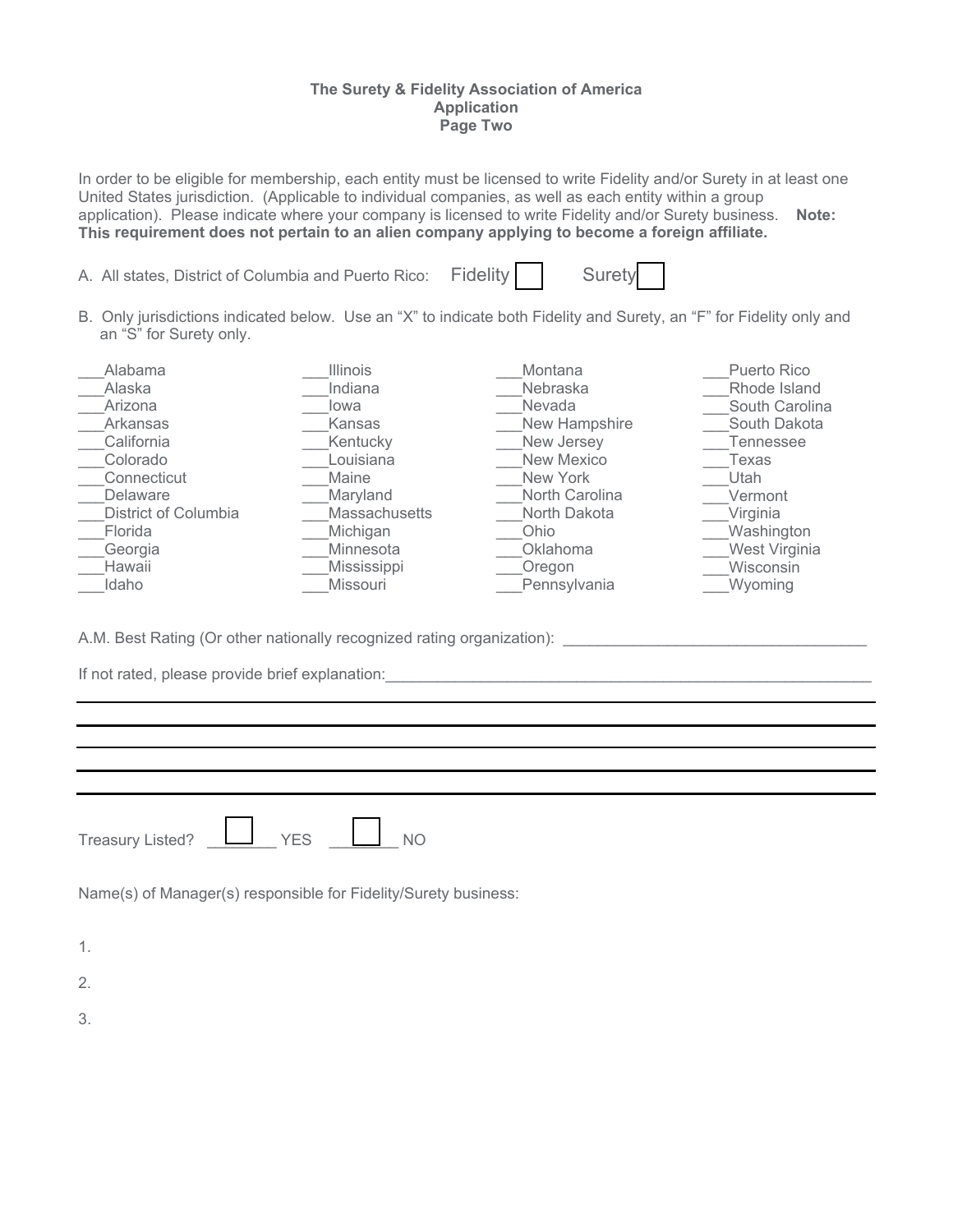#### **The Surety & Fidelity Association of America Application Page Three**

# **Required Attachments:**

- Biographical paragraph for each of the above-referenced managers.
- Annual Statements for the last **four** years. (If applying for group membership, Statements for all companies licensed to write Property/Casualty business within the NAIC group, regardless of whether or not all of the individual entities are included in this application, are to be provided.) Note: For purposes of assessment calculation, "Member" is defined as all companies comprising a group of associated and affiliated companies under the operation of the same management.
- Mailing List Form. Please note that the mailing list form lists all categories of mailings. Please be sure to contact the Membership Department of The Surety & Fidelity Association of America whenever name and/or address changes are required. You may list the same contact for all categories.

| Signature of Applicant Management Communications and Communications of Applicant |
|----------------------------------------------------------------------------------|
|                                                                                  |
|                                                                                  |
| Date                                                                             |
| E-Mail                                                                           |

## **Please submit application to:**

Membership Department The Surety & Fidelity Association of America 1140  $9<sup>th</sup>$  Street, NW – Suite 500 Washington, DC 20036

> FAX: 202-463-0606 e-mail: eodonnell@surety.org

## **Note Regarding Membership:**

The Bylaws of The Surety & Fidelity Association of America require that written notice of a member's intent to withdraw be provided a minimum of 90 days prior to the end of the calendar year preceding the effective date of withdrawal. All member privileges and obligations remain in effect until the effective date of the member's withdrawal.

FOR STAFF USE ONLY Application Approved: \_\_\_\_\_\_\_\_\_\_\_\_\_\_\_\_\_\_\_\_\_\_\_\_\_\_ Board Meeting:

**Revision date: January 2016**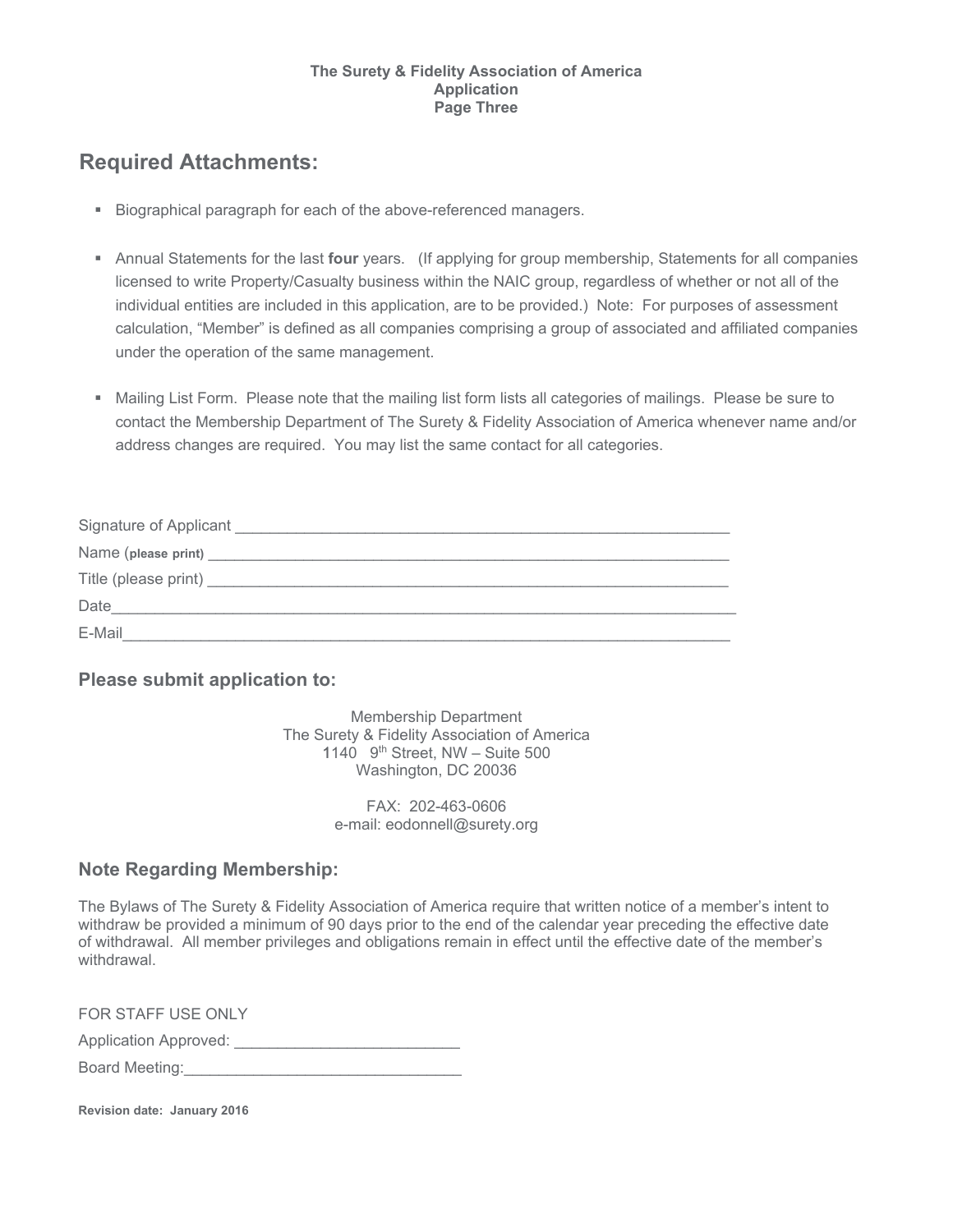# **SFAA Contact List Form**

Please complete this form for all categories in which you want your company to receive communications from The Surety & Fidelity Association of America. Please print or type and return by fax to (202) 463-0606.

|                                                               | <b>CHIEF BONDING OFFICER</b> NOTE: It is important that you designate a Chief Bonding |
|---------------------------------------------------------------|---------------------------------------------------------------------------------------|
| Officer, as SFAA sends all communications to this individual. |                                                                                       |
|                                                               |                                                                                       |
|                                                               |                                                                                       |
|                                                               |                                                                                       |
|                                                               |                                                                                       |
| <b>FIDELITY</b>                                               |                                                                                       |
|                                                               |                                                                                       |
|                                                               |                                                                                       |
|                                                               |                                                                                       |
|                                                               |                                                                                       |
| <b>CONTRACT SURETY</b>                                        |                                                                                       |
|                                                               |                                                                                       |
|                                                               |                                                                                       |
|                                                               |                                                                                       |
|                                                               |                                                                                       |
| <b>COMMERCIAL SURETY</b>                                      |                                                                                       |
|                                                               |                                                                                       |
| Mailing Address______                                         |                                                                                       |

Phone\_\_\_\_\_\_\_\_\_\_\_\_\_\_\_\_\_\_\_Fax\_\_\_\_\_\_\_\_\_\_\_\_\_\_\_\_\_\_\_e-mail\_\_\_\_\_\_\_\_\_\_\_\_\_\_\_\_\_\_\_ City, State, Zip\_\_\_\_\_\_\_\_\_\_\_\_\_\_\_\_\_\_\_\_\_\_\_\_\_\_\_\_\_\_\_\_\_\_\_\_\_\_\_\_\_\_\_\_\_\_\_\_\_\_\_\_\_\_\_\_\_\_ Phone\_\_\_\_\_\_\_\_\_\_\_\_\_\_\_\_\_\_\_Fax\_\_\_\_\_\_\_\_\_\_\_\_\_\_\_\_\_\_\_e-mail\_\_\_\_\_\_\_\_\_\_\_\_\_\_\_\_\_\_\_